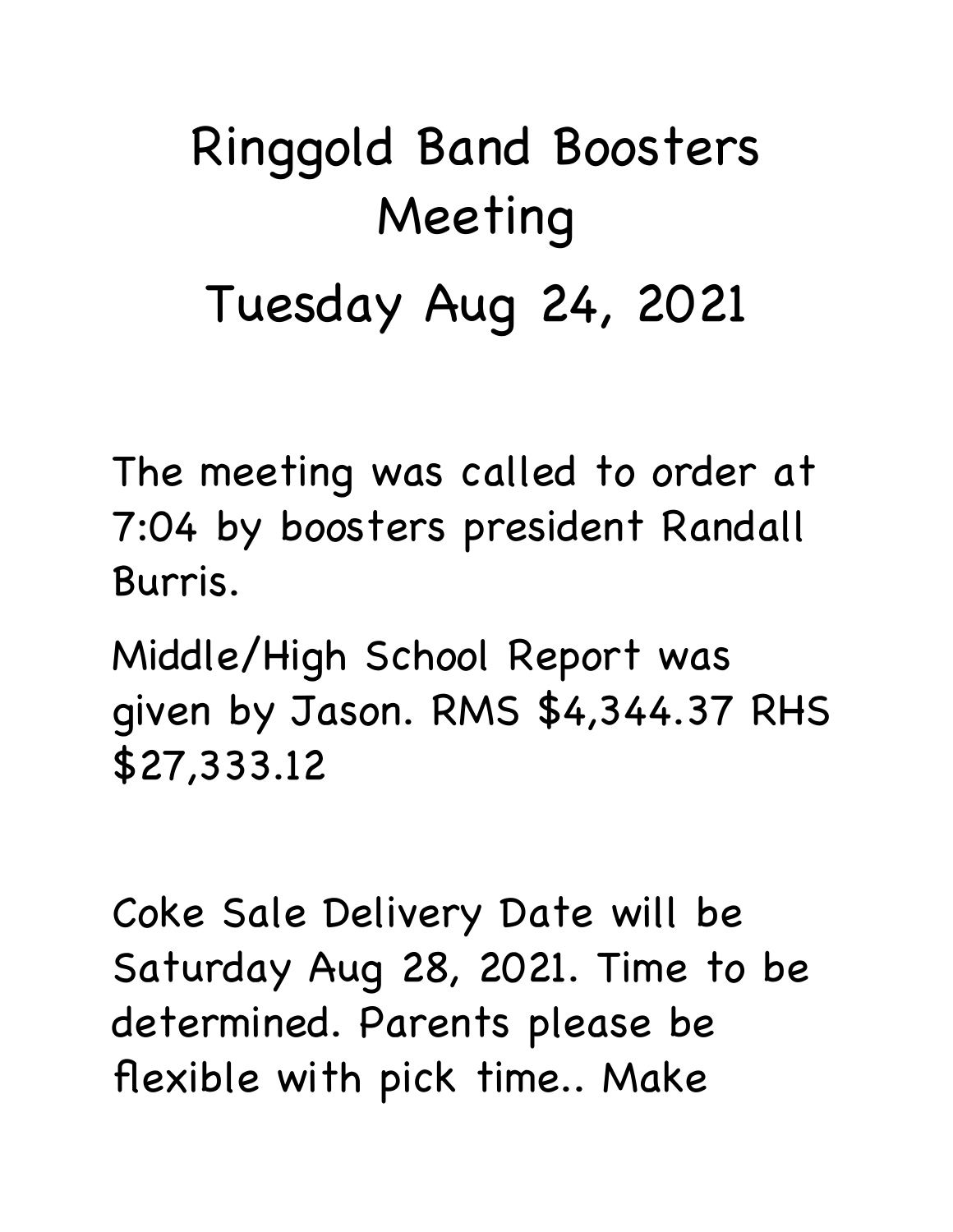arrangements for someone to come pick them up. We have no place to store them.

McAllister's Fundraiser,Spirit night Tuesday only 5-9pm. Must say "Here for the band" 10% profit. We are also able to put up a Tip Jar. We are selling vouchers the date of the event for gallons of sweet tea and lemonade. Sell for \$6 and make \$3 profit..

Concession Stand volunteers still needed.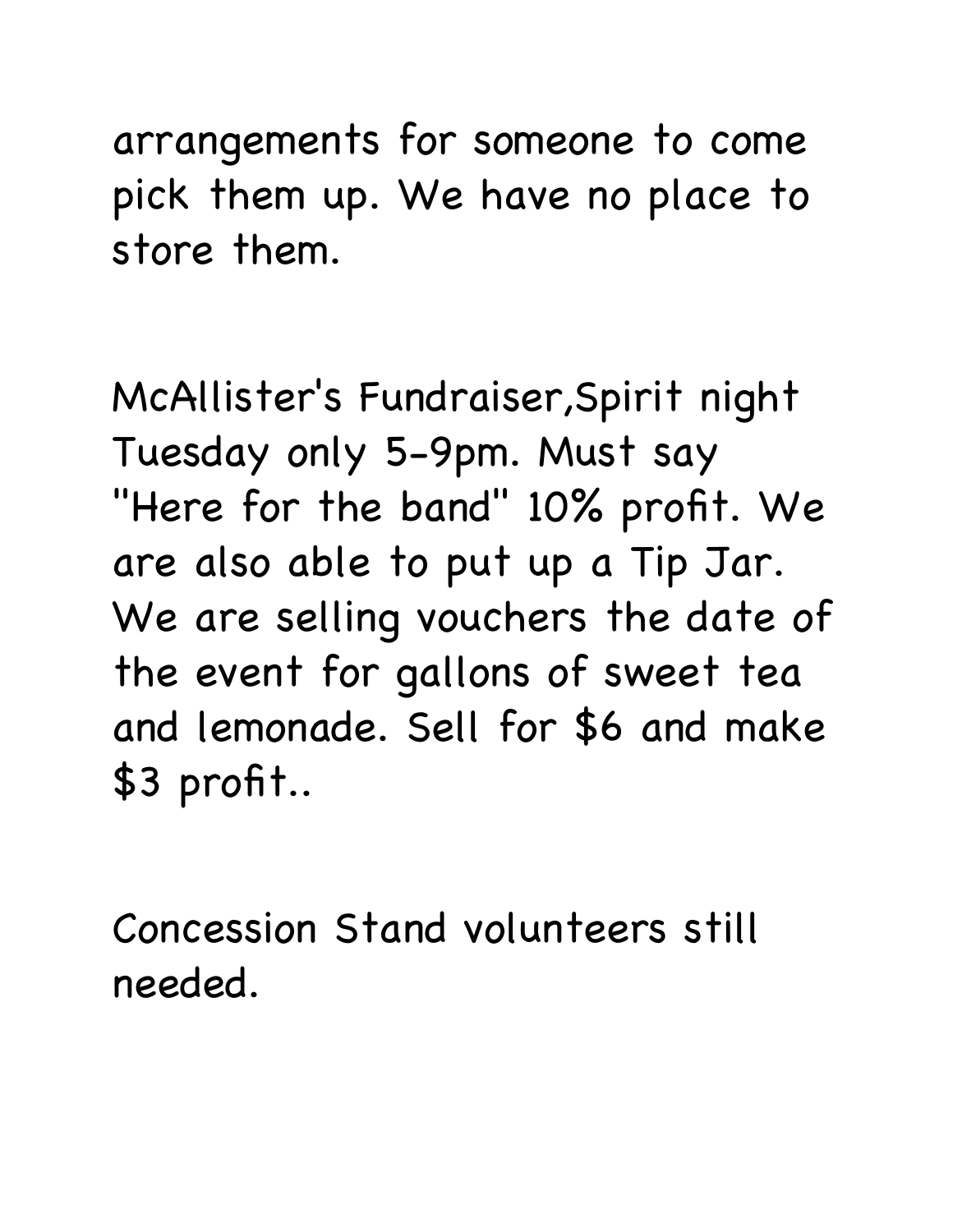Spirit shirt orders deadline will be NOON Aug 28, 2021.

Prop Crew needs help with half time show.

Middle School Director Report; Mr. Garland, kids are working hard. Sept 8, 4-7pm. Instrument Sale.

High School Director Report; Mr. Wright, This years drill is very tough. Harder than last year. Kids are amazing to watch. Working hard in the Ga heat. Very proud of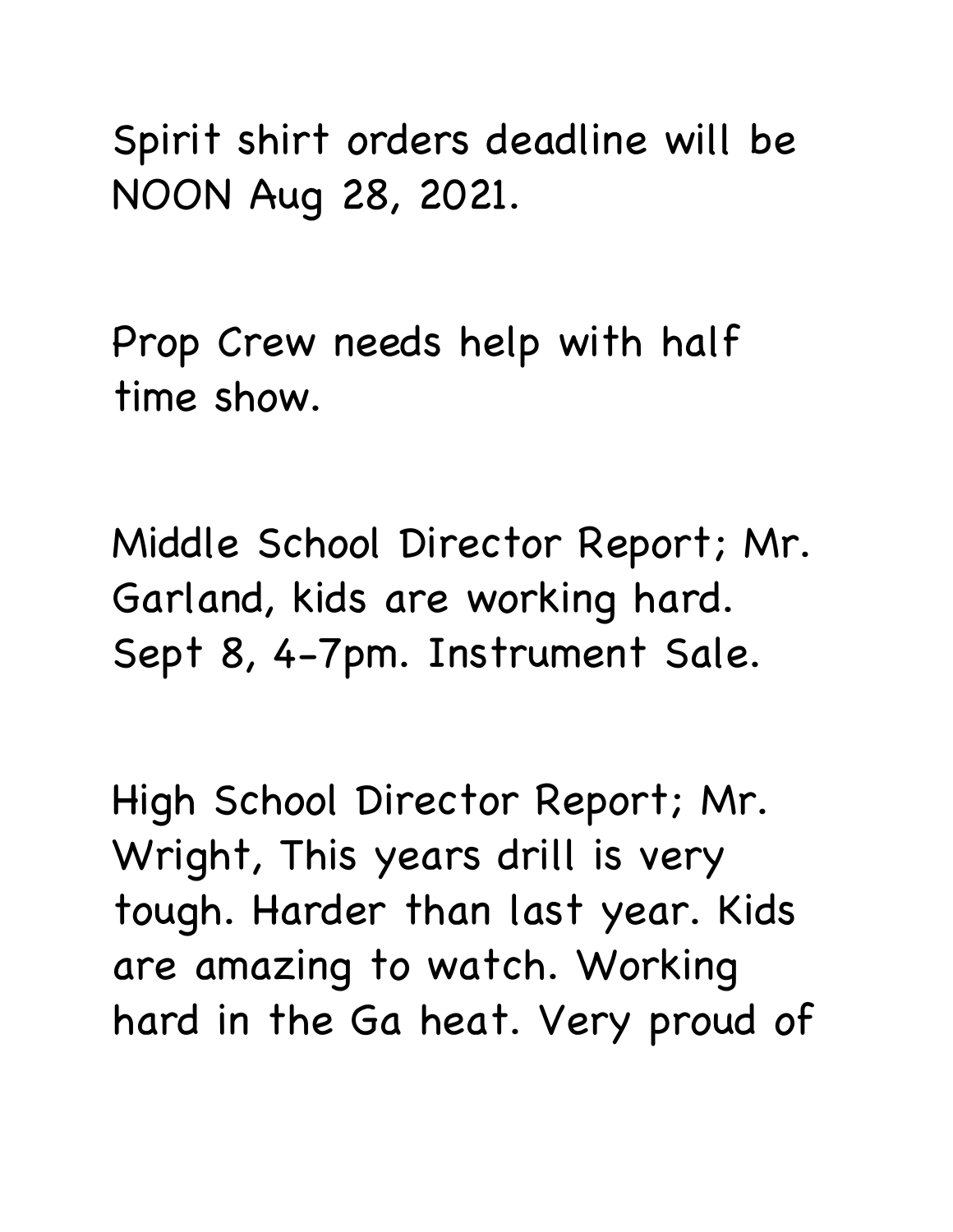them.

Playing at Gilmer County High School Thursday Aug 26,2021. Roll call 3:30. No time to leave school. Leave at 4p.m. Kick off at 7p.m.

Kids wear tech wear. No jewelry, no nail polish. Wear tennis shoes, dark or black.

Check out forms are due wed Aug 25.

Boosters is feeding all 155 kids on Thursday night and for all 10 games.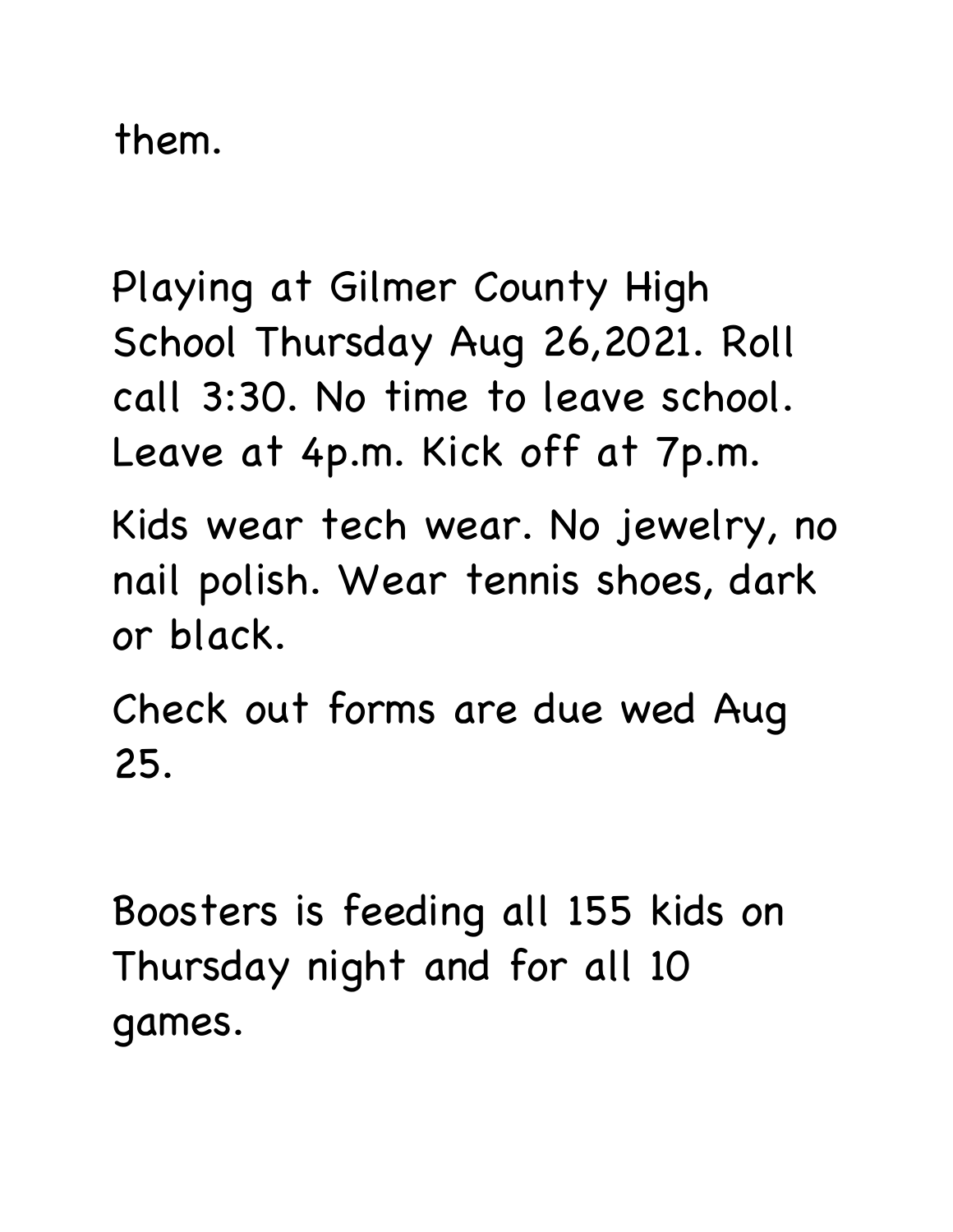Mr. Garland will be at the semi to check out your child after the game. Only if you filled out a check out form prior to Thursday.

Take instruments home. Still a few medical forms due!

Fall Break game Oct 8 is mandatory attendance.

NYC trip, Carnegie Hall is requiring vaccination cards to enter. Mr. Wright will send out a parent survey about trip.